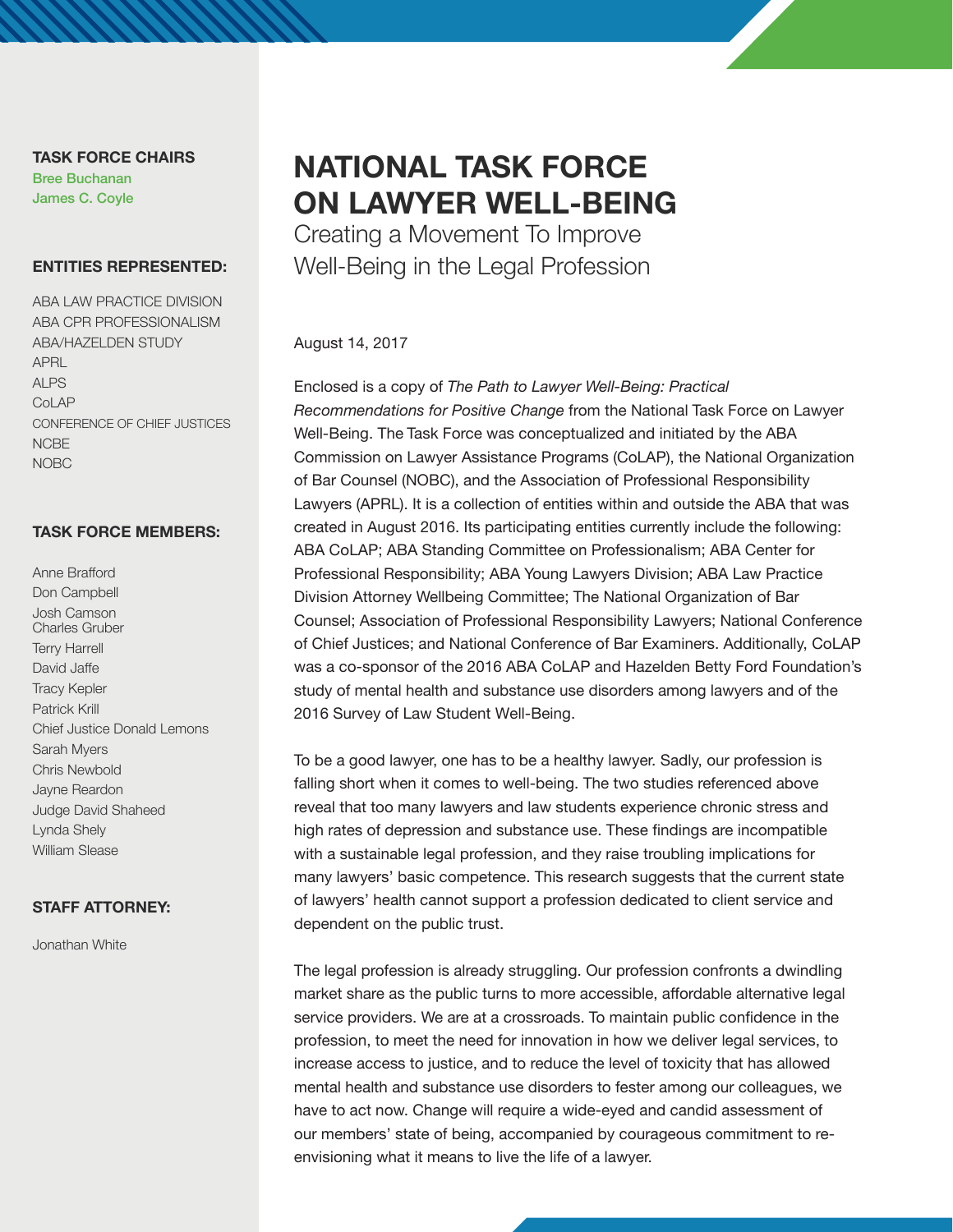This report's recommendations focus on five central themes: (1) identifying stakeholders and the role each of us can play in reducing the level of toxicity in our profession, (2) eliminating the stigma associated with helpseeking behaviors, (3) emphasizing that well-being is an indispensable part of a lawyer's duty of competence, (4) educating lawyers, judges, and law students on lawyer well-being issues, and (5) taking small, incremental steps to change how law is practiced and how lawyers are regulated to instill greater well-being in the profession.

The members of this Task Force make the following recommendations after extended deliberation. We recognize this number of recommendations may seem overwhelming at first. Thus we also provide proposed state action plans with simple checklists. These help each stakeholder inventory their current system and explore the recommendations relevant to their group. We invite you to read this report, which sets forth the basis for why the legal profession is at a tipping point, and we present these recommendations and action plans for building a more positive future. We call on you to take action and hear our clarion call. The time is now to use your experience, status, and leadership to construct a profession built on greater well-being, increased competence, and greater public trust.

Sincerely,

Bree Buchanan, Esq. James C. Coyle, Esq. James C. Coyle, Esq. Task Force Co-Chair Task Force Co-Chair Director **Attorney Regulation Counsel** Texas Lawyers Assistance Program Colorado Supreme Court State Bar of Texas

*"Lawyers, judges and law students are faced with an increasingly competitive and stressful profession. Studies show that substance use, addiction and mental disorders, including depression and thoughts of suicide—often unrecognized—are at shockingly high rates. As a consequence the National Task Force on Lawyer Well-being, under the aegis of CoLAP (the ABA Commission on Lawyer Assistance programs) has been formed to promote nationwide awareness, recognition and treatment. This Task Force deserves the strong support of every lawyer and bar association."*

*David R Brink\* Past President American Bar Association* 

\* David R. Brink (ABA President 1981-82) passed away in July 2017 at the age of 97. He tirelessly supported the work of lawyer assistance programs across the nation, and was a beacon of hope in the legal profession for those seeking recovery.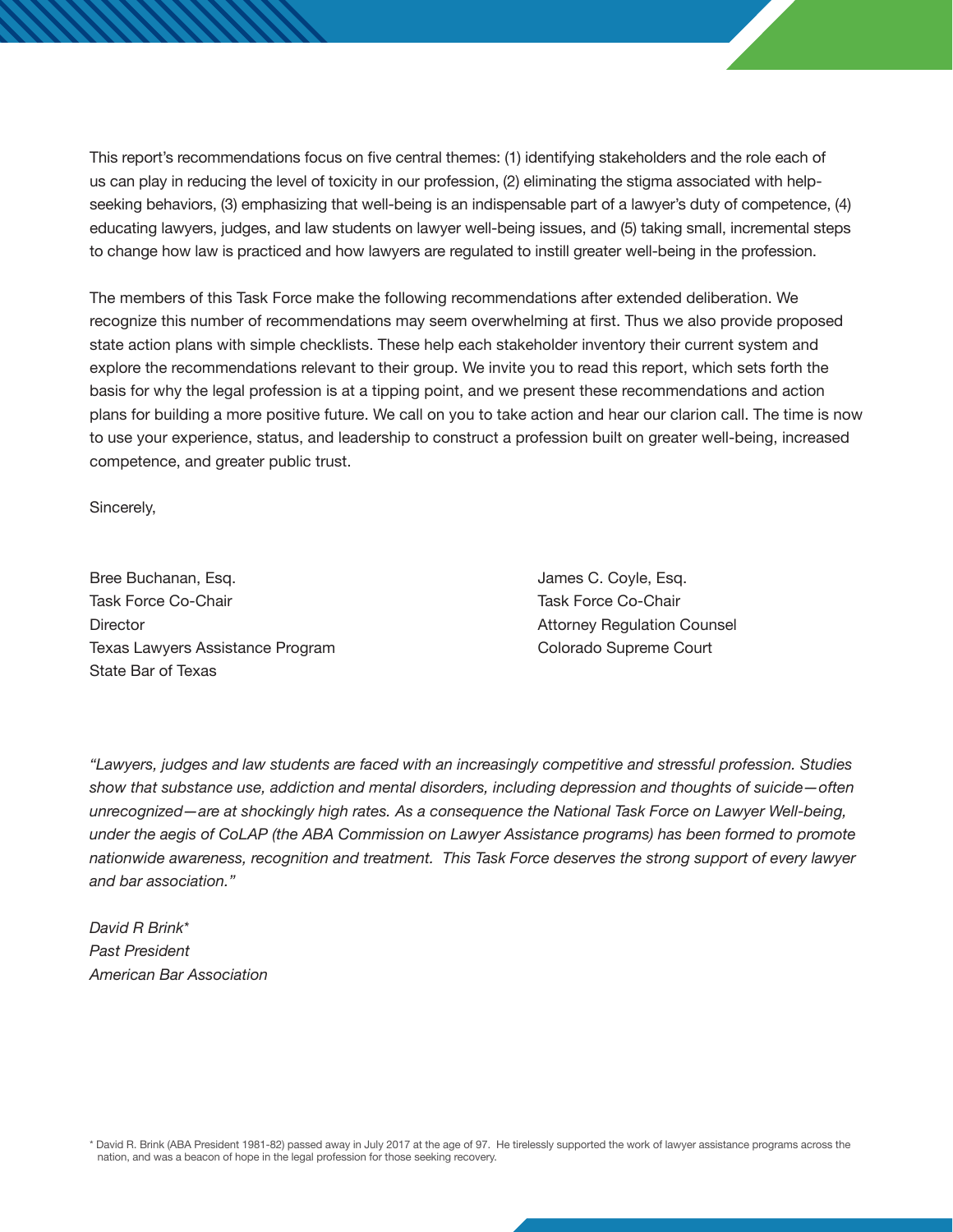

# *"It is under the greatest adversity that there exists the greatest potential for doing good, both for oneself and others." — Dalai Lama*

ecause lawyer assistance programs are so well-<br>positioned to play a pivotal role in lawyer well-<br>being, they should be adequately funded and<br>organized to ensure that they can fulfill their potential. positioned to play a pivotal role in lawyer wellbeing, they should be adequately funded and organized to ensure that they can fulfill their potential.

# *Lawyer assistance programs should be supported to fulfill their full potential.*

This is not consistently the case. While a lawyer assistance program exists in every state, according to the 2014 Comprehensive Survey of Lawyer Assistance Programs their structures, services, and funding vary widely. Lawyer assistance programs are organized either as agencies within bar associations, as independent agencies, or as programs within the state's court system.<sup>162</sup> Many operate with annual budgets of less than \$500,000.<sup>163</sup> About one quarter operate without any funding and depend solely on volunteers.<sup>164</sup> The recommendations below are designed to equip lawyer assistance programs to best serve their important role in lawyer well-being.

## **44. LAWYERS ASSISTANCE PROGRAMS SHOULD BE APPROPRIATELY ORGANIZED AND FUNDED.**

**44.1 Pursue Stable, Adequate Funding.** 

Lawyer assistance programs should advocate for stable, adequate funding to provide outreach, screening, counseling, peer assistance, monitoring, and preventative education. Other stakeholders should ally themselves with lawyer assistance programs in pursuit of this funding.

### **44.2 Emphasize Confidentiality.**

Lawyer assistance programs should highlight the confidentiality of the assistance they provide. The greatest concern voiced by lawyer assistance programs in the most recent CoLAP survey was under-utilization of their services stemming from the shame and fear of disclosure that are bound up with mental health and substance use disorders.<sup>165</sup> Additionally, lawyer assistance programs should advocate for a supreme court rule protecting the confidentiality of participants in the program, as well as immunity for those making good faith reports, volunteers, and staff.

# **44.3 Develop High-Quality Well-Being Programming.**

Lawyer assistance programs should collaborate with other organizations to develop and deliver programs on the topics of lawyer well-being, identifying and treating substance use and mental health disorders, suicide prevention, cognitive impairment, and the like.<sup>166</sup> They should ensure that all training and other education efforts emphasize the availability of resources and the

1622014 COMPREHENSIVE SURVEY OF LAWYER ASSISTANCE PROGRAMS, *supra* note 25, at 3.

166Accommodating adult learning should inform program development. The Illinois Supreme Court Commission on Professionalism offers a number of resources through its "Strategies for Teaching CLE" web page, https://www.2civility.org/programs/cle/cle-resources/strategies-for-teaching-cle/. *See also* K. TAYLOR & C. MARIENAU, FACILITATING LEARNING WITH THE ADULT BRAIN IN MIND: A CONCEPTUAL AND PRACTICAL GUIDE (2016); M. Silverthorn, *Adult Learning: How Do We Learn?*, ILL. SUP. CT. COMM'N ON PROFESSIONALISM, Dec. 4, 2014, https://www.2civility.org/adult-learning/.

<sup>163</sup>*Id.* at 5.

<sup>164</sup>*Id.* at 27.

<sup>165</sup>*Id.* at 49-50.